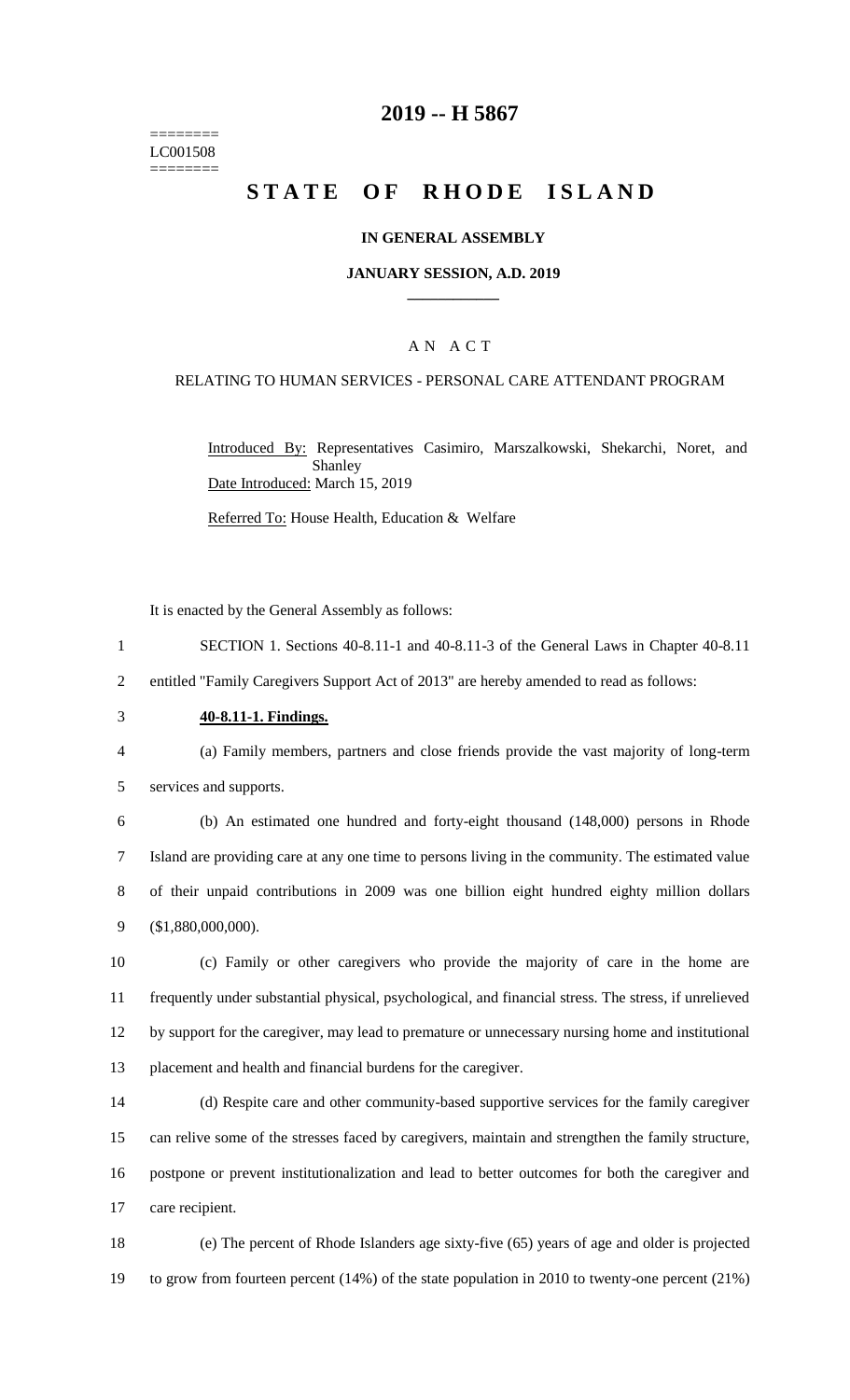by 2030. As persons age, they have greater dependency needs and an increased need for long- term care services and support. Younger people with disabilities also require continued supportive long-term care services as they age.

 (f) As informal caregivers and families are a vital part of the long-term care services and 5 support system, it is an important public purpose to recognize and respect their contributions, and to assess and support their needs, and to provide them with counseling, education, and support services.

### **40-8.11-3. Caregiver assessment requirement.**

 (a) The comprehensive assessment required in subsection 40-8.10-4(b) as part of Medicaid long-term service reform shall also include a caregiver assessment whenever the plan of 11 care depends on a family caregiver for providing assistance with activities of daily or instrumental activities of daily living needs. The assessment shall be used to develop a plan of care that recognizes both needs of the care recipient and the caregiver. The assessment shall also serve as the basis for development and provision of an appropriate plan for caregiver information, referral and support services. Information about available respite programs, caregiver training and education programs, support groups and community support services shall be included as part of the caregiver support plan. To implement the caregiver assessment, the executive office of health and human services shall adopt evidenced-based caregiver assessments and referral tools appropriate to the departments within the office that provide long-term care services and support.

20 (b) The executive office of health and human services shall develop annual reports to 21 track data on the number of caregiver assessments conducted, the identified needs of caregivers to include both met and unmet needs, and referrals made for education, respite and other support services. The reports shall be provided to the chairs of the house and senate finance committees 24 as part of annual budget hearings and the chair of the long-term care coordinating council and

posted on the executive office of human services website.

 SECTION 2. Section 42-66-4 of the General Laws in Chapter 42-66 entitled "Elderly Affairs Department" is hereby amended to read as follows:

#### **42-66-4. Duties of the division.**

 (a) The division shall be the principal agency of the state to mobilize the human, physical, and financial resources available to plan, develop, and implement innovative programs to ensure the dignity and independence of elderly persons, including the planning, development, and implementation of a home and long-term-care program for the elderly in the communities of the state.

(b)(1) The division shall serve as an advocate for the needs of the adult with a disability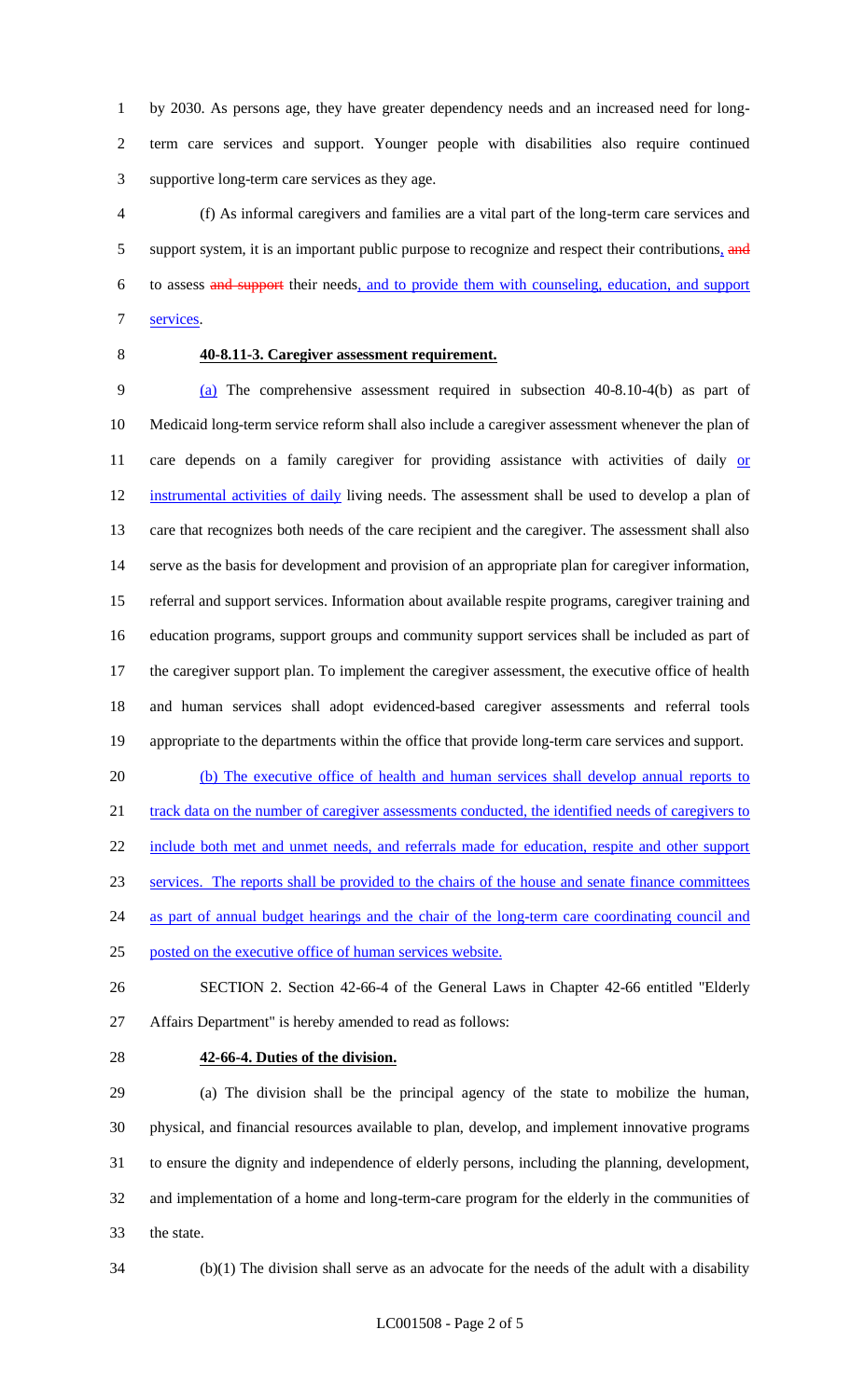as these needs and services overlap the needs and services of elderly persons.

 (2) The division shall serve as the state's central agency for the administration and coordination of a long-term-care entry system, using community-based access points, that will provide the following services related to long-term care: information and referral; initial screening for service and benefits eligibility; and a uniform assessment program for state-supported long-term care.

 (3) The division shall investigate reports of elder abuse, neglect, exploitation, or self-neglect and shall provide and/or coordinate protective services.

(c) To accomplish these objectives, the director is authorized:

 (1) To provide assistance to communities in solving local problems with regard to elderly persons including, but not limited to, problems in identifying and coordinating local resources to serve the needs of elderly persons;

- (2) To facilitate communications and the free flow of information between communities 14 and the offices, agencies, and employees of the state;
- (3) To encourage and assist communities, agencies, and state departments to plan, develop, and implement home- and long-term care programs;
- (4) To provide and act as a clearinghouse for information, data, and other materials relative to elderly persons;
- (5) To initiate and carry out studies and analyses that will aid in solving local, regional, and statewide problems concerning elderly persons;
- (6) To coordinate those programs of other state agencies designed to assist in the solution of local, regional, and statewide problems concerning elderly persons;
- (7) To advise and inform the governor on the affairs and problems of elderly persons in 24 the state:
- (8) To exercise the powers and discharge the duties assigned to the director in the fields of health care, nutrition, homemaker services, geriatric day care, economic opportunity, local and regional planning, transportation, and education and pre-retirement programs;
- (9) To further the cooperation of local, state, federal, and private agencies and institutions
- providing for services or having responsibility for elderly persons;
- (10) To represent and act on behalf of the state in connection with federal grant programs applicable to programs for elderly persons in the functional areas described in this chapter;
- (11) To seek, accept, and otherwise take advantage of all federal aid available to the division, and to assist other agencies of the state, local agencies, and community groups in taking advantage of all federal grants and subventions available for elderly persons and to accept other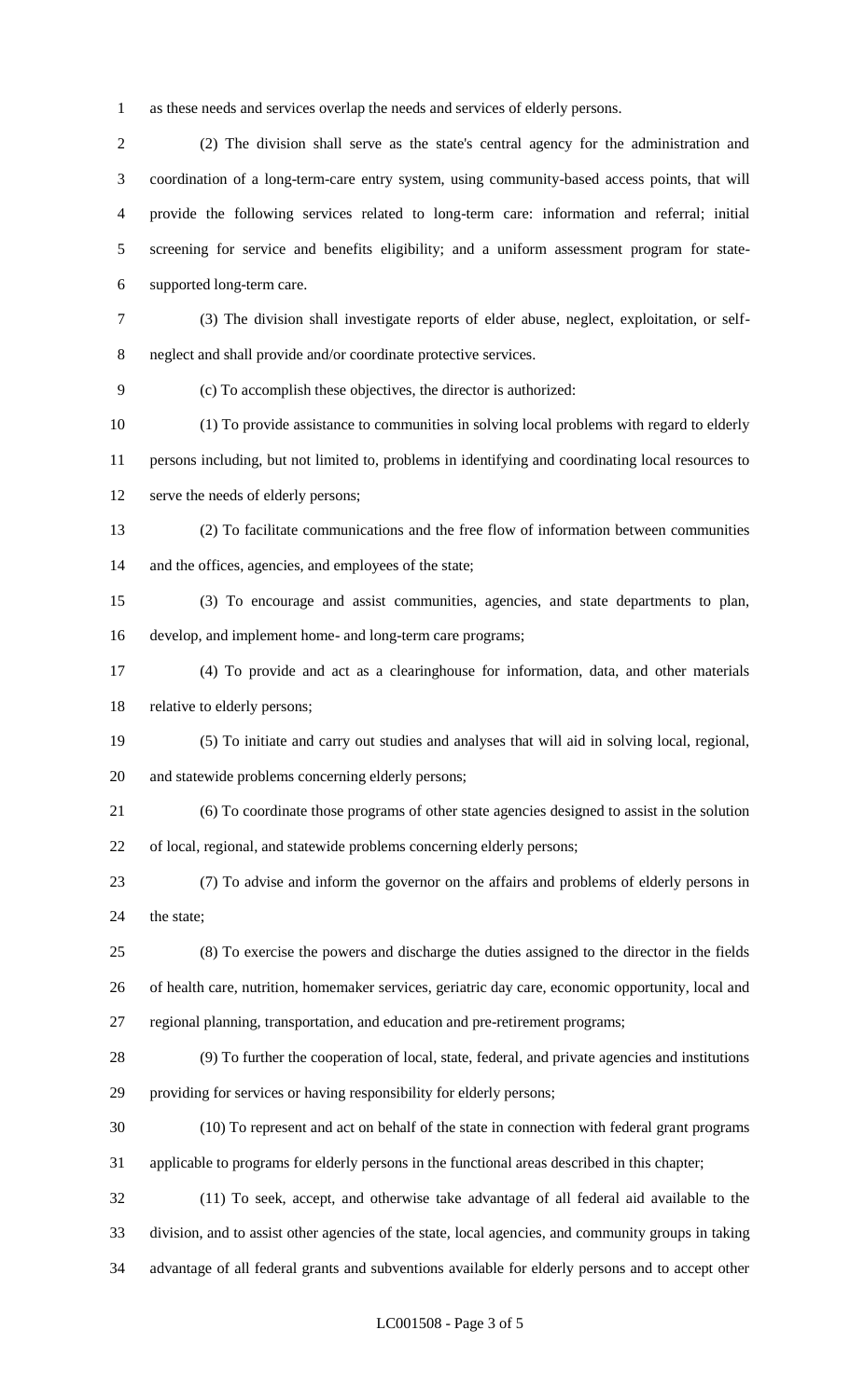sources of funds with the approval of the director of administration that shall be deposited as

general revenues;

 (12) To render advice and assistance to communities and other groups in the preparation and submission of grant applications to state and federal agencies relative to programs for elderly persons;

 (13) To review and coordinate those activities of agencies of the state and of any political subdivision of the state at the request of the subdivision, that affect the full and fair utilization of community resources for programs for elderly persons, and initiate programs that will help ensure such utilization;

 (14) To encourage the formation of councils on aging and to assist local communities in 11 the development of the councils;

 (15) To promote and coordinate day-care facilities for the frail elderly who are in need of supportive care and supervision during the daytime;

 (16) To provide and coordinate the delivery of in-home services to the elderly, as defined under the rules and regulations adopted by the division of elderly affairs;

(17) To advise and inform the public of the risks of accidental hypothermia;

 (18) To establish a clearinghouse for information and education of the elderly citizens of the state, including, but not limited to, and subject to available funding, a web-based caregiver support information center;

20 (19) To establish and operate, in collaboration with the departments of behavioral health, developmental disabilities and hospitals; human services; and children youth and families regular 22 community and aging service agencies supporting caregivers, a statewide family-caregiver 23 support association and a<sub>2</sub> a statewide family-caregiver resource network to provide and coordinate family-caregiver training and support services to include counseling and elder caregiver respite services, which shall be subject to available funding, and include home health/homemaker care, adult day services, assisted living, and nursing facility care;

 (20) To supervise the citizens' commission for the safety and care of the elderly created pursuant to the provisions of chapter 1.4 of title 12.

 (d) In order to assist in the discharge of the duties of the division, the director may request from any agency of the state information pertinent to the affairs and problems of elderly persons.

SECTION 3. This act shall take effect upon passage.

#### ======== LC001508 ========